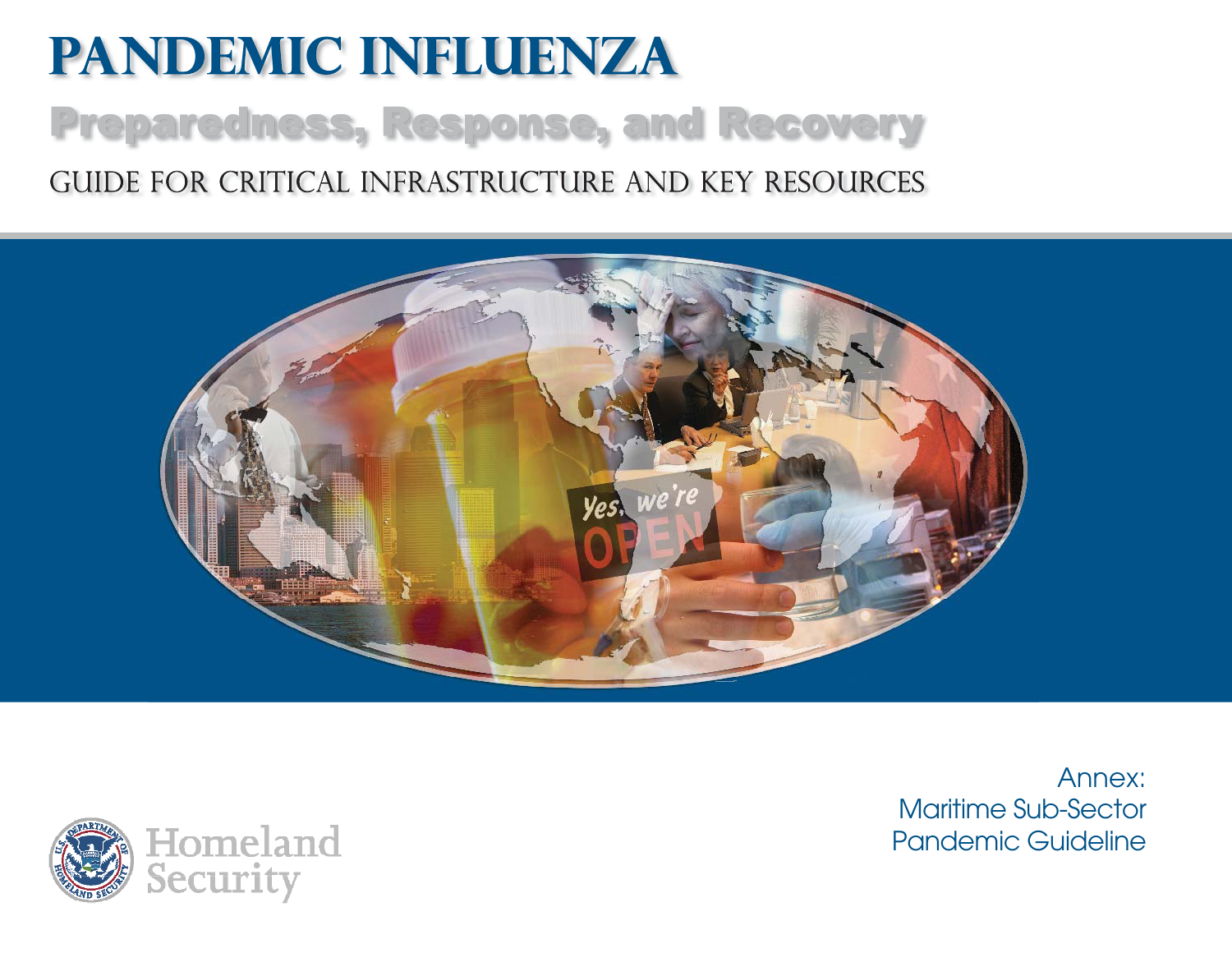

# **ANNEX: Maritime Sub-Sector Pandemic Influenza Planning Guidelines**

**Purpose:** This Sector-specific guideline is an annex to the *Pandemic Influenza Preparedness, Response, and Recovery Guide for Critical Infrastructure and Key Resources* and intends to assist the Maritime Sub-Sector of the Transportation Sector, and the public and private sector businesses within the Sector, plan for pandemic influenza. Organizations that fail to prepare for such a prolonged catastrophic event may find themselves without the staff, equipment, or supplies necessary to continue providing essential transportation services for their customers and the nation. For a copy of the complete guide, please see [www.pandemicflu.gov/plan/pdf/cikrpandemicinfluenzaguide.pdf](http://www.pandemicflu.gov/plan/pdf/cikrpandemicinfluenzaguide.pdf).

**How to Use Guidelines:** The guideline serves as a non-prescriptive reference for owner-operators and a practical tool that business planners can use to augment and tailor their existing emergency response plans given the unique challenges an influenza pandemic presents. **It is important to integrate your pandemic influenza plan with your existing business continuity and emergency response plans and/or the**  *CIKR Pandemic Influenza Guide's* **comprehensive framework for pandemic influenza catastrophic planning.** This annex addresses the unique challenges the Maritime Sub-Sector may face during a pandemic influenza outbreak, as well the seven major areas of vulnerability the Sub-sector should fully assess in planning for pandemic influenza. While not necessarily applicable to all types and sizes of businesses or entities in a given sector, each relevant *Action*, *Supporting Action,* and *Question* in this Guideline can be integrated and managed as a separate checklist item during the planning process.

- •**Actions**: These are primary checklist items with numerous related supporting actions and questions to consider.
- •**Supporting Actions**: Expanding on the overarching action, these supporting actions offer specific suggestions for further study.
- **Questions to Consider**: These questions are Sector-specific and designed to focus on the main and supporting actions. The questions are neither comprehensive nor prescriptive; they are designed simply to represent a starting point to stimulate thinking about further actions and options.

**Planning Assumptions:** Influenza pandemics are unpredictable events; it is impossible to forecast their characteristics or severity accurately. The Centers for Disease Control and Prevention (CDC) define a severe pandemic influenza as a Category 4 or 5 with case fatality ratio of 1 percent or higher. Given today's highly mobile population, if a severe pandemic influenza emerges, outbreaks may occur nearly simultaneously across the country making reallocation of resources more difficult than in other emergencies. Therefore, each sector must rely primarily on its own internal resources and workers, for protection and response. While a pandemic flu will likely affect a given community for up to 12 weeks, nationally a wave may linger even longer, and multiple waves may result further complicating recovery and preparedness for each subsequent wave. Thus, even though a community outbreak may have subsided, businesses in those communities that depend on a national supply chain may find themselves without the necessary materials, supplies, and workforce because other communities across the country may still be affected by an outbreak. The guidance, which is based on disease impact assumptions ([pandemicflu.gov/plan/pandplan.html](http://pandemicflu.gov/plan/pandplan.html)) from the Centers for Disease Control and Prevention (CDC), includes the following:

- •*Susceptibility to the pandemic influenza virus will be universal.*
- •*Once sustained person-to-person transmission begins, the disease will spread rapidly around the globe.*
- •*The clinical disease attack rate will likely be 30 percent or higher in the overall population during the pandemic influenza.*
- • *Rates of absenteeism will depend on the severity of the influenza pandemic. In a severe influenza pandemic, absenteeism attributable to illness, the need to care for ill family members and fear of infection may range from 20 to 40 percent.*
- •*Epidemics will last 8-12 weeks in affected communities.*
- •*Multiple waves (periods where community outbreaks strike across the country) will likely occur with each lasting 2-3 months.*

For detailed information on the complete set of planning assumptions and the influenza pandemic context, see Section 3 of the *CIKR Pandemic Influenza Guide* and the other Federal guidance at [www.pandemicflu.gov](http://www.pandemicflu.gov/).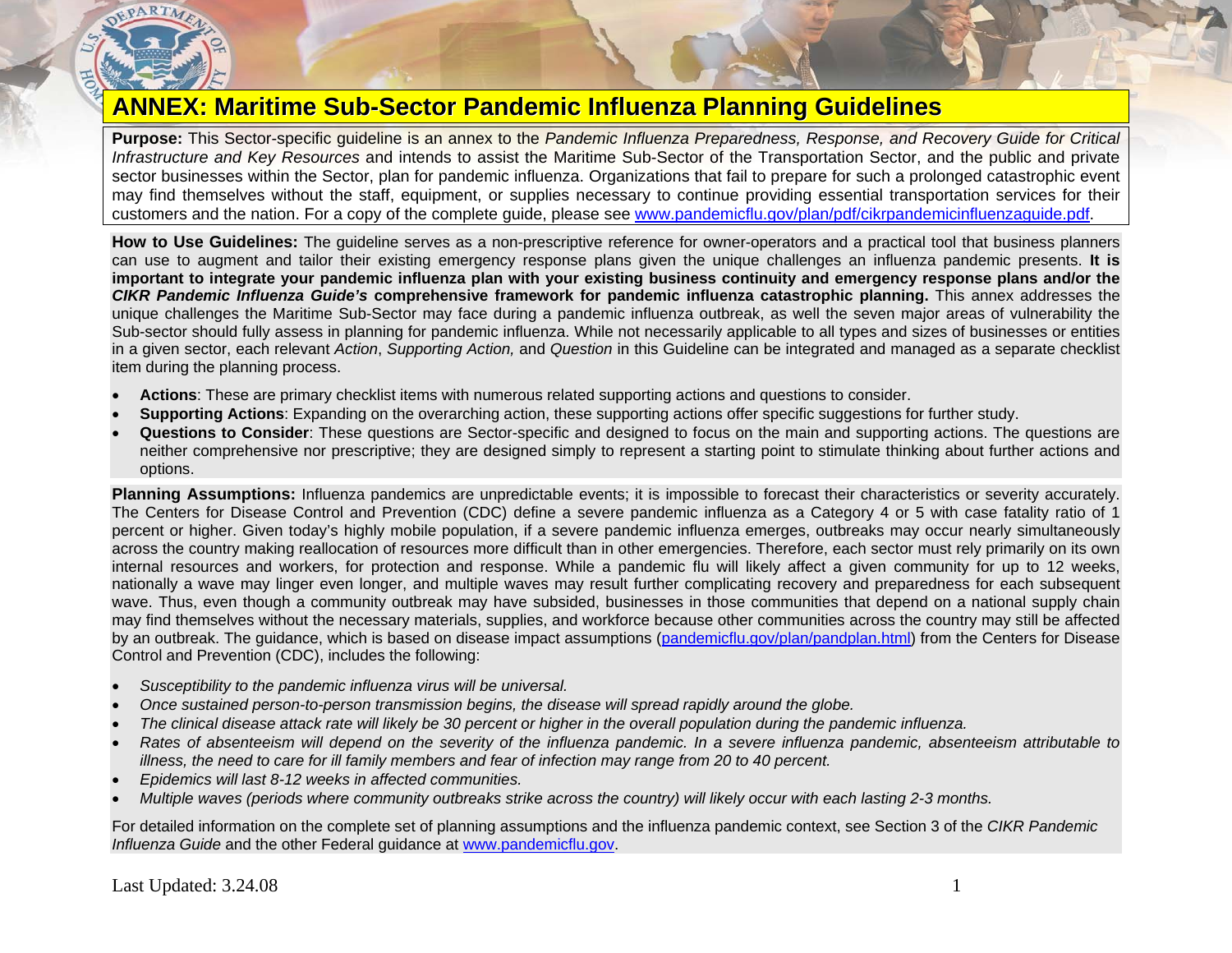

#### ESSENTIAL SERVICES, FUNCTIONS, AND PROCESSES

The Maritime sub-sector serves the nation by moving critical goods and people across the world's oceans and along coastal and inland waterways. Waterborne cargo contributes about 7.5 percent to the U.S. gross domestic product. America's dependence on the seas, inland waterways, the outer continental shelf, and its ports has been integral to the nation's economic health and survival. Given the importance of maritime trade to the U.S. economy and our national defense, disruptions to it can have immediate and significant economic, social and national defense impacts. Specific maritime functions and processes for consideration include: *receiving, holding, securing and managing passengers and goods on vessels and in ports; tugboat, towboat, bunkering, lightering and fleeting operations; intermodal cargo transfer; operating and maintaining critical equipment; providing customer service support; pilot, fire fighting and hazmat services; port and vessel security operations; ensuring port and afloat emergency response capabilities; overseeing control and emergency operations center*  functions; coordinating scheduling and dispatch; collecting revenue; business and HR support operations; information management and IT support; and *ensuring passenger, worker, and operational safety.*

#### **ACTION Identify and assess all essential services and supporting functions and processes.**

| ᄿ      | <b>SUPPORTING ACTIONS</b>                                                                                                                                                                                                                         | <b>QUESTIONS TO CONSIDER</b>                                                                                                                                                                                                                                                                                                                                                                                                                                                                                                                                                                                                                     |
|--------|---------------------------------------------------------------------------------------------------------------------------------------------------------------------------------------------------------------------------------------------------|--------------------------------------------------------------------------------------------------------------------------------------------------------------------------------------------------------------------------------------------------------------------------------------------------------------------------------------------------------------------------------------------------------------------------------------------------------------------------------------------------------------------------------------------------------------------------------------------------------------------------------------------------|
| $\Box$ | As appropriate, in collaboration with<br>government officials, consider affects on<br>maritime operations from potential<br>national/regional priorities during an influenza<br>pandemic for the transportation of essential<br>goods and people. | While each maritime vessel company (passenger, cargo and support), the Department of<br>Defense (DoD) maritime and port operates independently, each is fundamentally<br>interdependent on the other and thus their actions will have impacts on each other. How<br>may these interdependent and dependent impacts affect the provision of essential services?<br>For example, maritime vessel operators are able to transfer resources between ports to<br>support a shift in passenger or cargo demand. How might these changes affect those ports<br>with less demand, and their supporting local communities? And, what about DoD facilities |
| $\Box$ | Forecast and assess potential changes in<br>normal demand for services and impacts on<br>operations/revenue.                                                                                                                                      | that may not be able to transfer resources because of the type of cargo handled? Are these<br>shifts predictable and response actions for all parties something that can and should be<br>planned for and coordinated in advance?                                                                                                                                                                                                                                                                                                                                                                                                                |
| $\Box$ | Prioritize the organization's essential services<br>and functions given their value to customers<br>and the nation.                                                                                                                               | What changes in passenger customer demand will a severe pandemic flu generate? How<br>would they affect maritime operations? For example, direct disease impacts, personal fear<br>and public health containment strategies may significantly lower demand for passenger<br>cruise ships and day-excursion vessels. If this maritime segment is significantly impacted,<br>what are the likely cascading effects on ports and support operations?                                                                                                                                                                                                |
| $\Box$ | Sustain those essential supporting functions<br>and processes required to maintain essential<br>services and operations.                                                                                                                          | What potential changes may be anticipated for maritime cargo shipping businesses and the<br>ports supporting these cargo operations? For example, what impact will be felt if "non-<br>essential" but high demand, maritime cargo businesses like automobile or clothing                                                                                                                                                                                                                                                                                                                                                                         |
| $\Box$ | Identify potential "non-essential" services,<br>functions, and processes that may be<br>suspended or adapted to other more essential<br>purposes.                                                                                                 | manufacturers reduce operations or close temporarily? If overall demand for certain "non-<br>essential" consumer goods drops it may impact liner shipping efficiency and potentially<br>increase the basic cost of shipping the remaining more essential goods. Who will pay for<br>these temporary increases due to extraordinary circumstances (e.g., maritime businesses,<br>consumers or government)?                                                                                                                                                                                                                                        |
| $\Box$ | Communicate with critical customers,<br>suppliers, other stakeholders and local<br>emergency response officials on jointly                                                                                                                        | How are operations different between ports based on their types (specialty vs. general, and<br>passenger vs. cargo) and locations (ocean vs. inland waterway), and in the pandemic<br>influenza risks for worker types and family support?                                                                                                                                                                                                                                                                                                                                                                                                       |
|        | planning and preparing for an influenza<br>pandemic.                                                                                                                                                                                              | What are the differences in pandemic influenza risks for ocean-going ship operations with<br>extended periods at sea versus coastal and inland waterway ships (e.g., for potential cargo<br>contamination, and for the health of the ship's crew and for crew family member support)?                                                                                                                                                                                                                                                                                                                                                            |

Last Updated: 3.24.08 2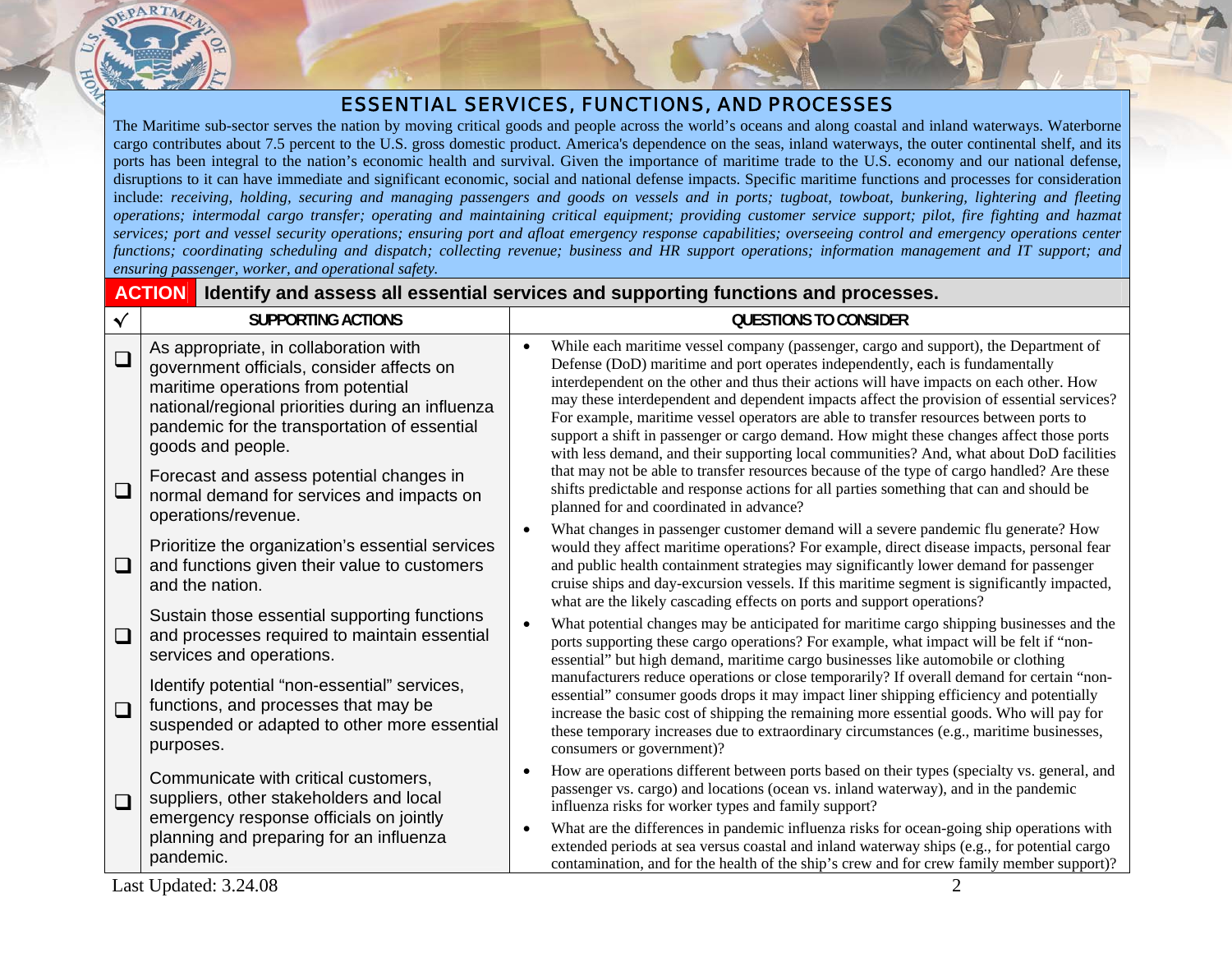$\Box$ Coordinate with supporting organizations (e.g. insurance carriers, lending institutions, and government officials) to plan for ways to continue essential business operations and support workers if revenue flows are substantially impacted.

Given the potentially long lead time required to change the types of cargo that are already in the maritime "pipeline" at the start of an influenza pandemic (e.g., 4-6 weeks of material from international producer to enduser), consider ways to develop greater flexibility in modifying processes and/or ensuring sufficient advance planning and warning to more rapidly adapt services.

- • How might disease and containment strategies impact the international workforce, raw material producers, manufacturers and shippers affect domestic as well as international maritime operations? For example, if the workers are not available to produce and manufacture, the intermodal transportation system is degraded, or travel restrictions are imposed at borders, will the goods/products be available at the port to transport?
- • How might maritime organizations creatively adapt their typical maritime services to better support the community or nation? For example, can cruise ships be used as temporary medical isolation and treatment centers?
- • Might typical maritime cargo vessel routes/port calls be modified based on changing demand (e.g., as the influenza pandemic unfolds potentially reducing low-demand maritime cargo routes and increasing service to fewer port calls for consolidated cargo operations)? How quickly can these changes take place?
- How will pandemic influenza affect specialty maritime operations (e.g., fire fighting, pilots, and offshore oilrig support)? How will priority delivery for essential items (i.e., fuel, repair parts) be maintained for these specialty carriers? What is the impact to unique DoD port and vessel operations?
- • How reliant on or vulnerable are maritime operations to information management and IT support at regional/national consolidated centers (e.g., producing "stability plans" and "discharge plans") or by outside contractors?

## ESSENTIAL ASSETS AND EQUIPMENT

Unlike other disasters, a pandemic flu will not physically damage assets and infrastructure. However, contingency planners should assess the impact absenteeism might have on essential equipment operations and the supply chain. High absentee rates will make it difficult to sustain maintenance, repair, and emergency response capabilities (dockside and afloat). A worker shortage may delay port and shipboard maintenance and repair of assets and equipment and could limit the availability of replacement parts and supplies. Essential assets and equipment include: *ships (deep-sea merchant ships, tugboats, towboats, ferries, dredges, excursion vessels, and other waterborne craft operating on the oceans, outer continental shelf, the Great Lakes, rivers, canals, and other waterways, as well as in harbors); mobile offshore drilling units (MODU); port intermodal material and transfer cranes and other equipment; hazmat, fire and life safety equipment; port fuel bunkering, lightering and hospitality operations; passenger and cargo customer ticketing and electronic interface; telecommunications for dispatch, movement monitoring and safety; and internet access and computer equipment.*

| <b>ACTION</b> Review all equipment critical to support each essential function. |                                                                                                                                            |                                                                                                                                                                                                                                                                                                                                                              |
|---------------------------------------------------------------------------------|--------------------------------------------------------------------------------------------------------------------------------------------|--------------------------------------------------------------------------------------------------------------------------------------------------------------------------------------------------------------------------------------------------------------------------------------------------------------------------------------------------------------|
|                                                                                 | <b>SUPPORTING ACTIONS</b>                                                                                                                  | QUESTIONS TO CONSIDER                                                                                                                                                                                                                                                                                                                                        |
|                                                                                 | Identify assets and equipment that must be<br>operated continuously and/or at key periods to<br>sustain essential functions and processes. | How will a change in demand levels affect the need for ships and equipment (e.g., primary<br>and supporting)? For example, fewer ships may be needed if passenger or non-essential<br>cargo demand reduces temporarily, and fewer port longshoreman and fire and rescue craft<br>may be needed if fewer ships are being operated?                            |
|                                                                                 | Identify and prioritize safety and security<br>requirements for maintaining essential<br>equipment and assets.                             | Can typical processes be modified temporarily to sustain essential assets and equipment?<br>For example, could maritime vessels and support equipment be used in a more efficient<br>and less demanding manner to try and reduce maintenance and repair requirements; such as<br>rotating ships in and out of essential cargo service to limit engine hours? |

 $\Box$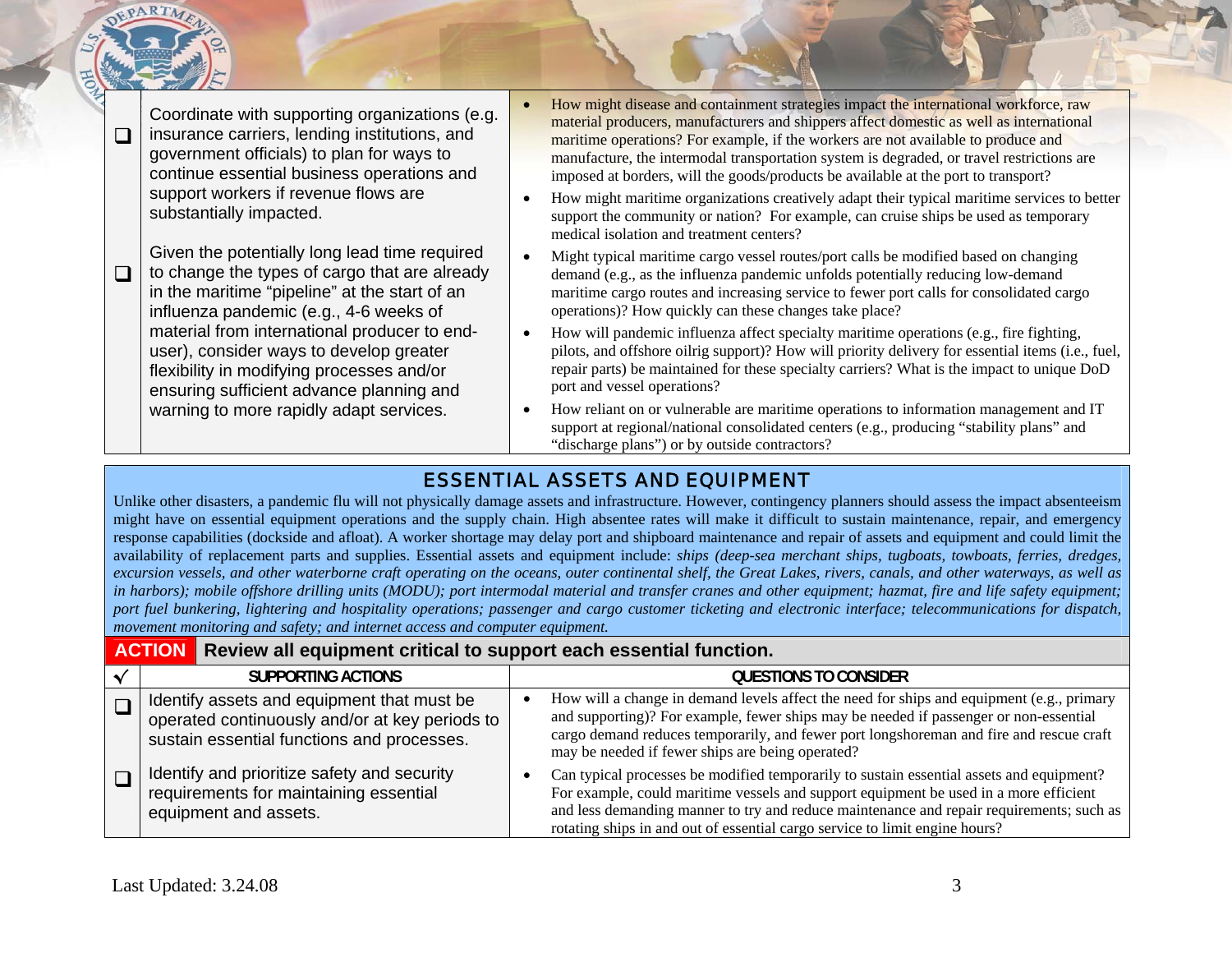| Can non-essential facilities be closed to consolidate operations and supplies? For example,<br>Review all primary and supporting assets and<br>$\Box$<br>could fewer Jones Act fleet ship maintenance sites be operated and still adequately support<br>equipment to uncover potential single-point<br>all operational U.S. vessels?<br>failures and possible cascading<br>What are the recurring maintenance and repair requirements for the critical facilities used<br>consequences.<br>to house port equipment, passengers, cargo and workers? Do they demand a continuous<br>level of operations, maintenance and repair? What backup options exist in case of facility<br>Consider how each action relates to those<br>environmental equipment breakdowns during times of extreme weather?<br>$\Box$<br>developed to address other emergencies in<br>Has a full assessment been conducted for all port and ship systems to identify potential<br>existing Maritime business contingency plans,<br>single-point failures based on the pandemic influenza planning assumptions?<br>and in the Transportation Sector-Specific Plan<br>When assessing potential single-point failures, what are all the possible primary and<br>to the National Infrastructure Protection Plan<br>supporting asset/equipment challenges (e.g., specialty captain/pilot and marine<br>(NIPP).See: www.dhs.gov/xlibrary<br>maintenance technician availability; adequate fuel availability and stockpile security;<br>/assets/Transportation Base Plan 5 21 07.pdf.<br>emergency ship and port repair; non-standard replacement and repair part accessibility;<br>port backup electrical generators, security and safety equipment availability; Internet and<br>telecommunications scheduling and control resilience)?<br>Have all contractor managed primary and supporting maritime systems been assessed and<br>coordinated with contractors, sub-contractors and other key stakeholders to identify<br>potential single-point failures in their support networks (e.g., assessments with contractors<br>and sub-contractors operating essential intermodal cargo transfer sites, operational support<br>equipment, and refueling vessels and crews)?<br>Have standard operating and emergency procedures been developed for all essential<br>processes and equipment? If so, have they been distributed broadly to port and ship<br>managers/captains and staff/crew, and to contractors?<br><b>ACTION</b><br>Prepare to sustain essential equipment for a wave lasting up to 12 weeks.<br><b>QUESTIONS TO CONSIDER</b><br>✔<br><b>SUPPORTING ACTIONS</b><br>Is there excess operational capacity available in the organization's essential assets to<br>Prioritize the options available to address<br>$\Box$<br>sustain functions and reduce demand on equipment and workers? For example, are there<br>demands on essential resources.<br>typically more qualified captains/mates than operational ships, or is there a shortage of<br>qualified and experienced crewmembers?<br>Plan to rely on in-house or available local<br>$\Box$<br>Are there other similar type vessels that may become available due to decreased demand in<br>maintenance and repair/replacement support<br>their normal operations that can be pressed into service for essential operations?<br>for up to 12 weeks during a pandemic<br>Without sufficient replacement parts on-site or locally, could a mutual aid pact be formed<br>influenza wave.<br>to sustain operations? For example, could smaller ports collaborate to share a maintenance<br>Assess recurring and preventative<br>$\Box$<br>site with adequate repair equipment and key workers?<br>maintenance requirements.<br>What is the frequency for routine maintenance on essential primary/secondary port and<br>$\bullet$<br>ship assets and equipment? How critical is it to perform on this schedule? How easily can<br>Assess implications if essential assets fail<br>$\Box$<br>scheduled maintenance be deferred or accelerated on short notice?<br>early on during the pandemic influenza | DEPARTM |                                                                                            |  |  |  |  |  |
|----------------------------------------------------------------------------------------------------------------------------------------------------------------------------------------------------------------------------------------------------------------------------------------------------------------------------------------------------------------------------------------------------------------------------------------------------------------------------------------------------------------------------------------------------------------------------------------------------------------------------------------------------------------------------------------------------------------------------------------------------------------------------------------------------------------------------------------------------------------------------------------------------------------------------------------------------------------------------------------------------------------------------------------------------------------------------------------------------------------------------------------------------------------------------------------------------------------------------------------------------------------------------------------------------------------------------------------------------------------------------------------------------------------------------------------------------------------------------------------------------------------------------------------------------------------------------------------------------------------------------------------------------------------------------------------------------------------------------------------------------------------------------------------------------------------------------------------------------------------------------------------------------------------------------------------------------------------------------------------------------------------------------------------------------------------------------------------------------------------------------------------------------------------------------------------------------------------------------------------------------------------------------------------------------------------------------------------------------------------------------------------------------------------------------------------------------------------------------------------------------------------------------------------------------------------------------------------------------------------------------------------------------------------------------------------------------------------------------------------------------------------------------------------------------------------------------------------------------------------------------------------------------------------------------------------------------------------------------------------------------------------------------------------------------------------------------------------------------------------------------------------------------------------------------------------------------------------------------------------------------------------------------------------------------------------------------------------------------------------------------------------------------------------------------------------------------------------------------------------------------------------------------------------------------------------------------------------------------------------------------------------------------------------------------------------------------------------------------------------------------------------------------------------------------------------------------------------------------------------------------------------------------------------------------------------------------------------------------------------------------------------------------------------------------------------------------------------------------------------------------------------|---------|--------------------------------------------------------------------------------------------|--|--|--|--|--|
|                                                                                                                                                                                                                                                                                                                                                                                                                                                                                                                                                                                                                                                                                                                                                                                                                                                                                                                                                                                                                                                                                                                                                                                                                                                                                                                                                                                                                                                                                                                                                                                                                                                                                                                                                                                                                                                                                                                                                                                                                                                                                                                                                                                                                                                                                                                                                                                                                                                                                                                                                                                                                                                                                                                                                                                                                                                                                                                                                                                                                                                                                                                                                                                                                                                                                                                                                                                                                                                                                                                                                                                                                                                                                                                                                                                                                                                                                                                                                                                                                                                                                                                                        |         |                                                                                            |  |  |  |  |  |
|                                                                                                                                                                                                                                                                                                                                                                                                                                                                                                                                                                                                                                                                                                                                                                                                                                                                                                                                                                                                                                                                                                                                                                                                                                                                                                                                                                                                                                                                                                                                                                                                                                                                                                                                                                                                                                                                                                                                                                                                                                                                                                                                                                                                                                                                                                                                                                                                                                                                                                                                                                                                                                                                                                                                                                                                                                                                                                                                                                                                                                                                                                                                                                                                                                                                                                                                                                                                                                                                                                                                                                                                                                                                                                                                                                                                                                                                                                                                                                                                                                                                                                                                        |         |                                                                                            |  |  |  |  |  |
|                                                                                                                                                                                                                                                                                                                                                                                                                                                                                                                                                                                                                                                                                                                                                                                                                                                                                                                                                                                                                                                                                                                                                                                                                                                                                                                                                                                                                                                                                                                                                                                                                                                                                                                                                                                                                                                                                                                                                                                                                                                                                                                                                                                                                                                                                                                                                                                                                                                                                                                                                                                                                                                                                                                                                                                                                                                                                                                                                                                                                                                                                                                                                                                                                                                                                                                                                                                                                                                                                                                                                                                                                                                                                                                                                                                                                                                                                                                                                                                                                                                                                                                                        |         |                                                                                            |  |  |  |  |  |
|                                                                                                                                                                                                                                                                                                                                                                                                                                                                                                                                                                                                                                                                                                                                                                                                                                                                                                                                                                                                                                                                                                                                                                                                                                                                                                                                                                                                                                                                                                                                                                                                                                                                                                                                                                                                                                                                                                                                                                                                                                                                                                                                                                                                                                                                                                                                                                                                                                                                                                                                                                                                                                                                                                                                                                                                                                                                                                                                                                                                                                                                                                                                                                                                                                                                                                                                                                                                                                                                                                                                                                                                                                                                                                                                                                                                                                                                                                                                                                                                                                                                                                                                        |         |                                                                                            |  |  |  |  |  |
|                                                                                                                                                                                                                                                                                                                                                                                                                                                                                                                                                                                                                                                                                                                                                                                                                                                                                                                                                                                                                                                                                                                                                                                                                                                                                                                                                                                                                                                                                                                                                                                                                                                                                                                                                                                                                                                                                                                                                                                                                                                                                                                                                                                                                                                                                                                                                                                                                                                                                                                                                                                                                                                                                                                                                                                                                                                                                                                                                                                                                                                                                                                                                                                                                                                                                                                                                                                                                                                                                                                                                                                                                                                                                                                                                                                                                                                                                                                                                                                                                                                                                                                                        |         |                                                                                            |  |  |  |  |  |
| $\bullet$<br>outbreak.                                                                                                                                                                                                                                                                                                                                                                                                                                                                                                                                                                                                                                                                                                                                                                                                                                                                                                                                                                                                                                                                                                                                                                                                                                                                                                                                                                                                                                                                                                                                                                                                                                                                                                                                                                                                                                                                                                                                                                                                                                                                                                                                                                                                                                                                                                                                                                                                                                                                                                                                                                                                                                                                                                                                                                                                                                                                                                                                                                                                                                                                                                                                                                                                                                                                                                                                                                                                                                                                                                                                                                                                                                                                                                                                                                                                                                                                                                                                                                                                                                                                                                                 |         | What are the special demands for essential equipment, such as port and ship infrastructure |  |  |  |  |  |

components that must be frequently inspected and maintained, to include engines,

electronics, communications, and safety equipment?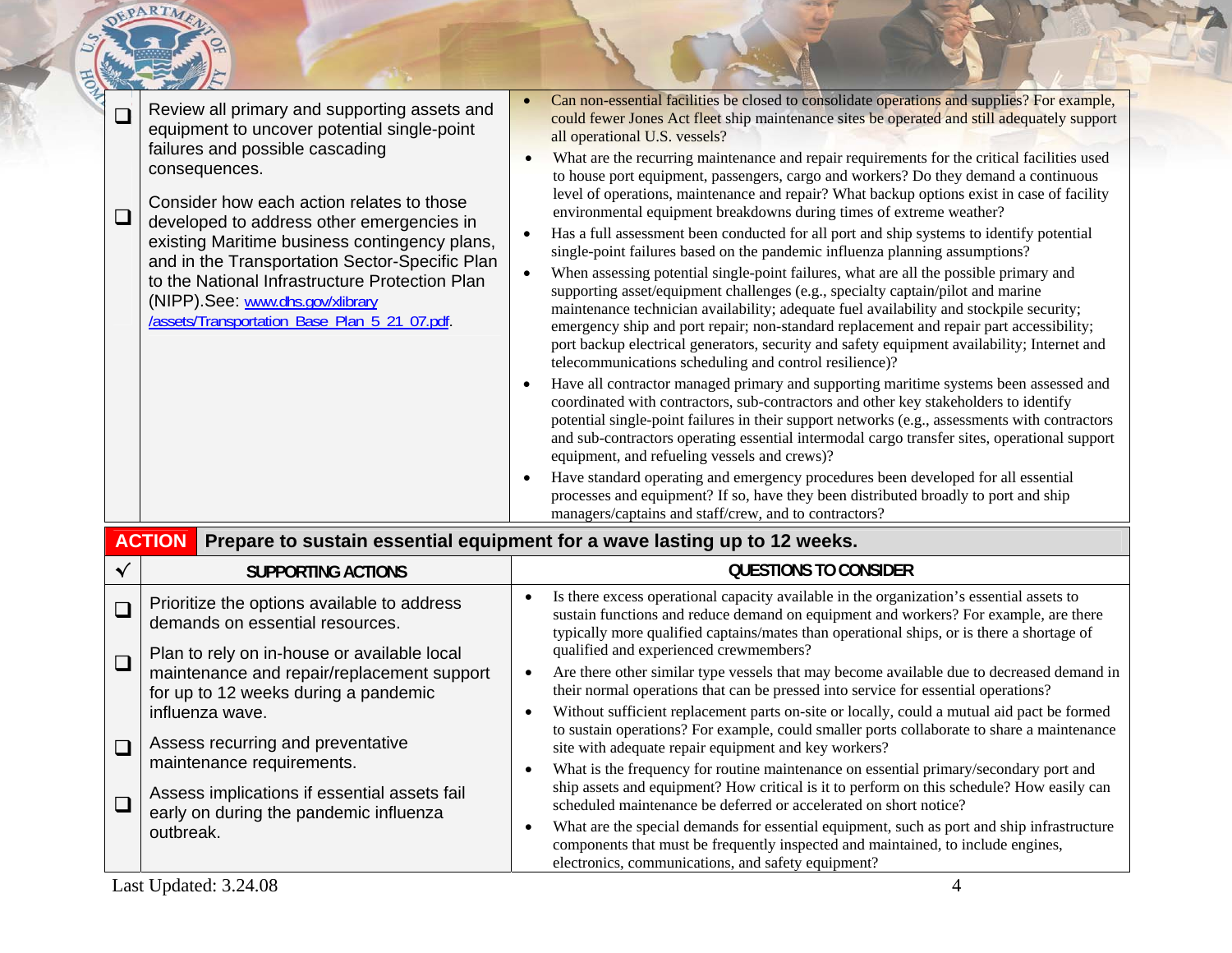$\Box$  Consider establishing a pandemic influenza mutual aid program among similar small/medium and large businesses to assist each other with sustaining essential assets.

•Are there updated emergency operating plans for all assets/equipment to address pandemic influenza conditions? For example, can social distancing strategies, disciplined personal hygiene, personal protective equipment, and equipment decontamination be effectively and efficiently incorporated in all types of essential maritime operations?

### ESSENTIAL RAW MATERIALS AND SUPPLIES

A severe influenza pandemic may disrupt access to suppliers and manufacturers of essential materials nationwide for up to 12 weeks during a single wave with multiple waves potentially occurring over 12-18 months to compound the impacts, much longer than with other disasters. The negative effects on individuals, businesses, and the nation from the virus directly, and disease mitigation strategies indirectly, may affect the production and delivery of all types of materials and supplies. Maritime businesses should, where possible, investigate and assess their supply chain networks from their in-house storage capacity through all  $1<sup>st</sup>$ ,  $2<sup>nd</sup>$ , and beyond distributor levels. Given the significant reliance on "just-in-time" delivery and other potential impacts that could temporarily shut down the port and ship supply chain, the business may want to consider stockpiling essential items such as fuel, lubricants, filters, electronics as well as worker protection and environmental cleaning material (e.g., masks, gloves, hand sanitizer and surface disinfectants).

|        | <b>ACTION</b> Identify materials and supplies to sustain essential functions and equipment for up to 12 weeks.              |                                                                                                                                                                                                                                                                                                                                             |  |  |
|--------|-----------------------------------------------------------------------------------------------------------------------------|---------------------------------------------------------------------------------------------------------------------------------------------------------------------------------------------------------------------------------------------------------------------------------------------------------------------------------------------|--|--|
|        | <b>SUPPORTING ACTIONS</b>                                                                                                   | QUESTIONS TO CONSIDER                                                                                                                                                                                                                                                                                                                       |  |  |
| $\Box$ | Identify critical material and supplies (e.g.,<br>fuel, lubricants, refrigerants, filters, repair                           | What quantities of which supplies (e.g., gallons of gasoline/diesel/biodiesel/ethanol, quarts<br>of lubricants) are required to sustain essential operations for up to 12 weeks?                                                                                                                                                            |  |  |
| $\Box$ | parts) necessary to maintain essential assets<br>and equipment.<br>Prioritize essential material and supplies               | How many days' supply of essential fuels and supplies (e.g., ships, land vehicles, cranes,<br>and other equipment) are stocked at ports and on ships? How will the necessary difference<br>between what is stocked and what is required be obtained during an influenza pandemic to<br>support both portside operations and vessels afloat? |  |  |
|        | necessary to operate equipment and sustain<br>essential functions.                                                          | What available supplies might be substituted as backups temporarily for preferred essential<br>ones (e.g., other appropriate types of dyed or synthetic fuels and lubricants)?                                                                                                                                                              |  |  |
| $\Box$ | Identify options to help reduce demand for<br>essential supplies and materials.                                             | Are there operations and maintenance processes that could be modified to reduce demand<br>to stock supplies? For example, could the period between lubricant and filter replacement<br>be extended?                                                                                                                                         |  |  |
| $\Box$ | Assess all internal and external supply-chain<br>support operations and contracts.                                          | Are there new or additional procedures necessary to ensure passenger and worker areas are<br>cleaned and disinfected during and between passenger trips and cargo changes? And, does<br>the business have sufficient and appropriate cleaning solutions to disinfect the vessel's                                                           |  |  |
| $\Box$ | Explore options that might reduce the need to<br>stockpile high-cost supplies or hazardous<br>materials on-site or onboard. | passenger and crew living/work areas between shifts in accordance with OSHA<br>www.osha.gov/Publications/influenza_pandemic.html, NIOSH www.cdc.gov/niosh/ and<br>EPA www.epa.gov/pesticides/factsheets/avian.htm guidance?                                                                                                                 |  |  |
| $\Box$ | Assess costs to procure, stock, and/or ensure<br>delivery of essential materials.                                           | What must be stockpiled and what can the organization afford to stockpile? How will these<br>additional extraordinary costs be covered (e.g., retained earnings, special disaster fund,<br>and/or government support)?                                                                                                                      |  |  |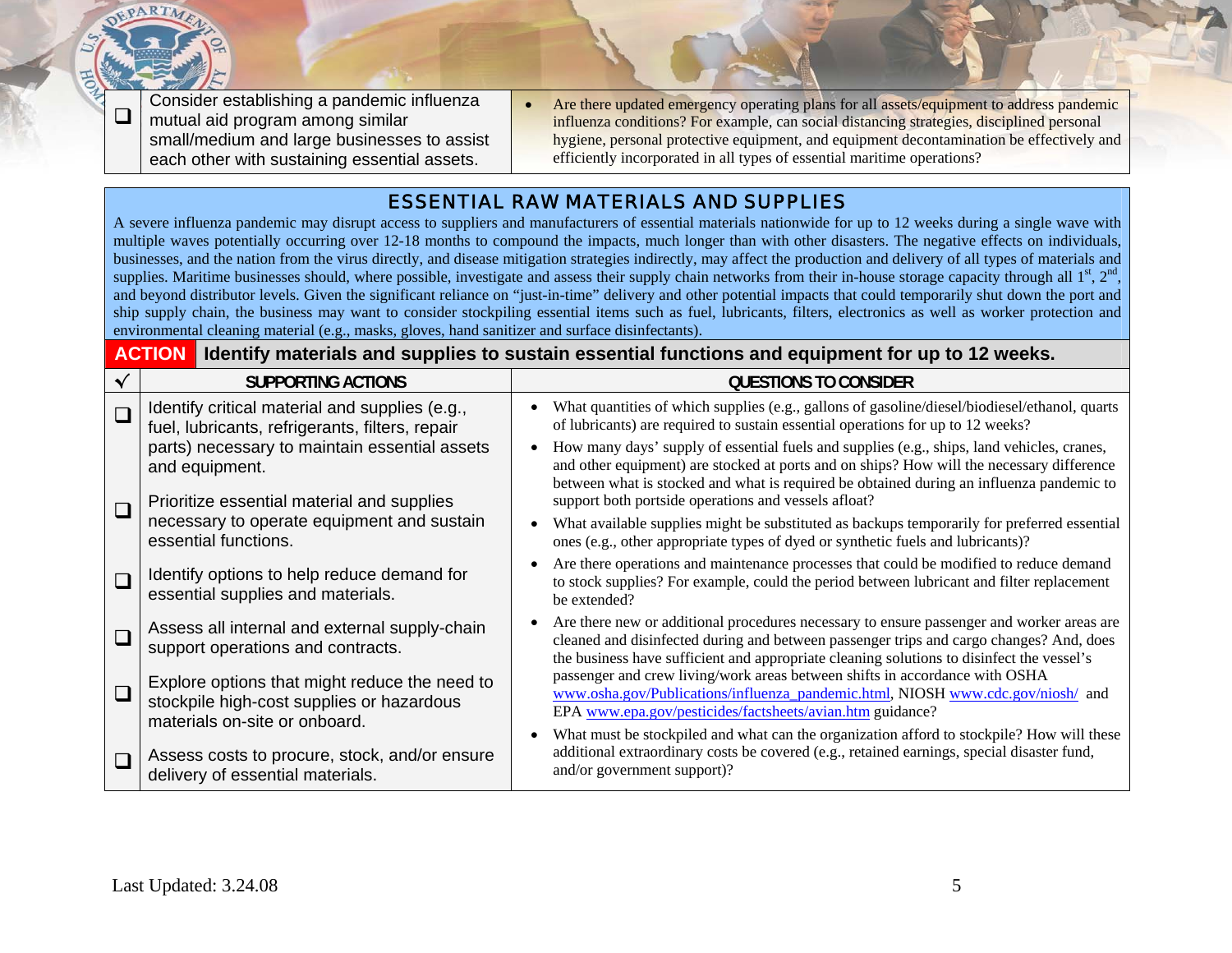

|        |                                                                                                                                                   | <b>ACTION</b> Determine the most effective ways to ensure an adequate supply of essential materials.                                                                                                                                                                                                                                                                       |
|--------|---------------------------------------------------------------------------------------------------------------------------------------------------|----------------------------------------------------------------------------------------------------------------------------------------------------------------------------------------------------------------------------------------------------------------------------------------------------------------------------------------------------------------------------|
|        | <b>SUPPORTING ACTIONS</b>                                                                                                                         | <b>QUESTIONS TO CONSIDER</b>                                                                                                                                                                                                                                                                                                                                               |
| $\Box$ | Identify physical/safety limitations in stocking<br>sufficient essential supplies/materials locally at<br>ports and onboard ships.                | Can stockpiled essential materials and supplies be safely, legally, and practically stored at<br>$\bullet$<br>ports or other locations?<br>• Is there adequate and useful space on-site, such as port maintenance and support areas, to<br>expand storage of fuels and supplies temporarily?                                                                               |
| $\Box$ | Identify a formal chain of command to ensure<br>someone is available to authorize major                                                           | Are open warehouses or storage containers available locally on short notice to serve as<br>temporary storage sites for materials requiring environmental control or security?                                                                                                                                                                                              |
| $\Box$ | emergency procurements.<br>Identify additional security needs for expanded                                                                        | Are there realistic options for obtaining these essential materials/supplies elsewhere during<br>$\bullet$<br>an influenza pandemic (e.g., Fed/State/local government stockpile, mutual assistance<br>business stockpile, or excess capacity in large or "non-essential" businesses)?                                                                                      |
|        | and newly created high-value or at-risk<br>material stockpiles.                                                                                   | How might small/medium-sized maritime organizations collaborate to reduce their risk<br>and vulnerability for obtaining essential supplies and materials?                                                                                                                                                                                                                  |
| $\Box$ | Identify potential risk through1st/2nd/3rd-order<br>vulnerabilities or unintended effects to supply<br>chain (i.e., who supplies the suppliers?). | Are essential workers authorized to expedite critical purchases of supplies and materials<br>$\bullet$<br>(e.g. via credit card or purchase order) when the supervisors may not be available to<br>approve or make purchases?                                                                                                                                              |
| $\Box$ | Coordinate with all supply-chain vendors and<br>normal support sites.                                                                             | To improve availability options, are there pre-established contracts with multiple vendors<br>$\bullet$<br>and contractors of essential supplies and services? Who do the vendors/contractors rely on<br>for their supply and transport services; are they different or the same providers?                                                                                |
|        |                                                                                                                                                   | What happens if the supply chain cannot provide critical materials or supplies? How<br>$\bullet$<br>quickly would that affect the business' ability to provide essential services? How will<br>workers, customers, vendors/contractors, and government emergency response officials be<br>notified of potential impacts?                                                   |
|        |                                                                                                                                                   | Have planning and preparedness actions been integrated with local/regional suppliers to<br>promote interface resilience and priority support for the port's and ship company's<br>essential requirements (e.g., repair sites, and vehicle fuel and vessel bunkering stations)?                                                                                             |
|        |                                                                                                                                                   | Are there vulnerabilities in support for the business' primary suppliers and supply sites?<br>$\bullet$<br>For example, is there a priority for fuel distributors to re-supply specific local fueling<br>stations other than those on which the port or maritime support operations rely?                                                                                  |
|        |                                                                                                                                                   | How can incentives be provided for essential suppliers and support contractors to become<br>$\bullet$<br>better prepared? For example, should the business collaborate on planning and integrate<br>preparedness training with vendors/contractors, and can it stipulate a level of supplier<br>pandemic influenza preparedness and certification in all supply contracts? |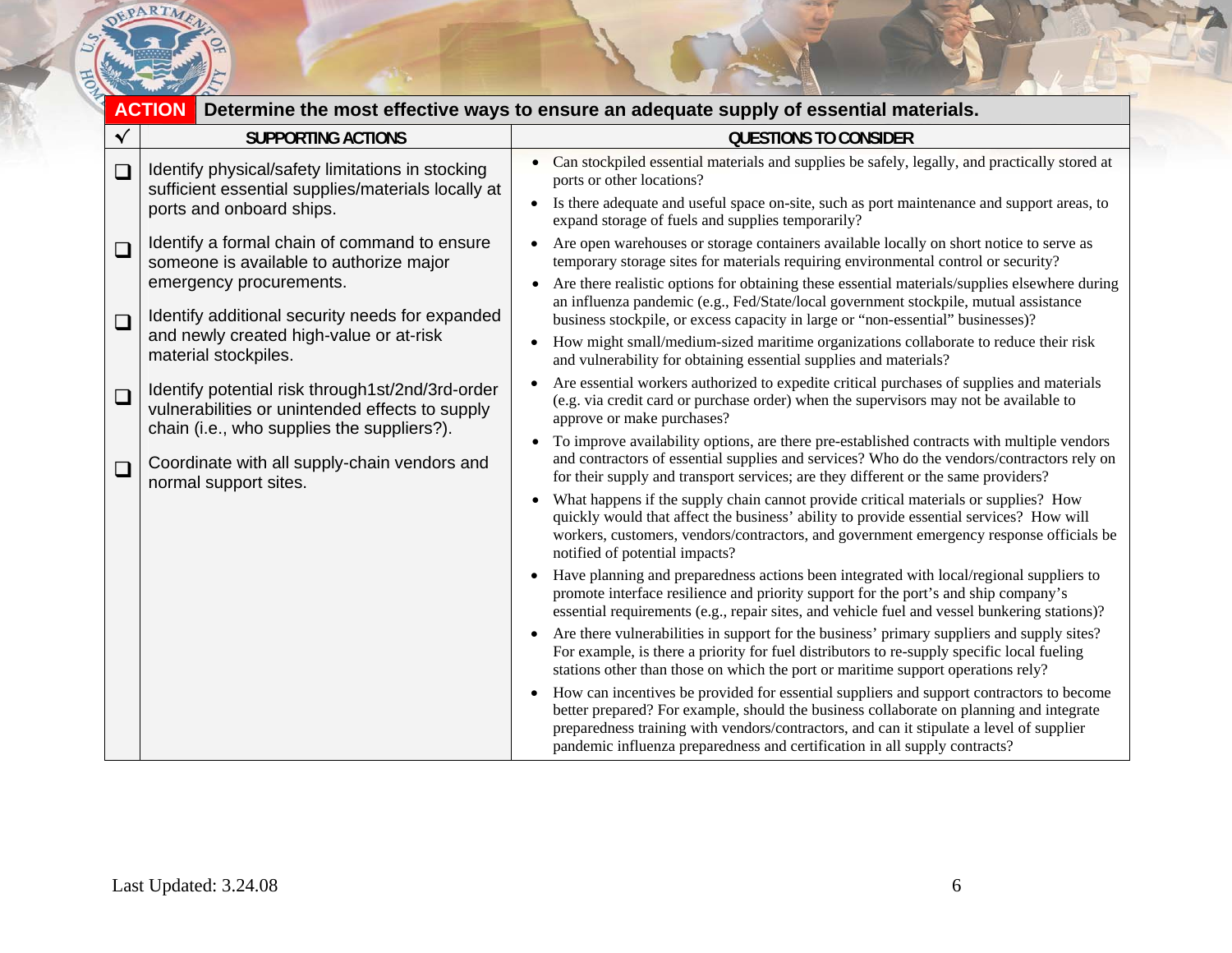

#### ESSENTIAL WORKERS

During an influenza pandemic, workforce absenteeism may range from 25 to 40 percent. Complicating matters, the disease will strike randomly among employees from the boardroom to the mailroom. Implementing disciplined workplace personal hygiene and appropriate social distancing strategies may reduce absentee rates for illness and other related reasons. Organizations may also consider stockpiling certain medical (e.g., antiviral medications, see www.pan[demicflu.gov/vaccine/medantivirals.html](http://www.pandemicflu.gov/vaccine/medantivirals.html)) and non-medical countermeasures (e.g., hand disinfectants, gloves, and masks). A list of essential workers may include: *captains, masters; deck officers, mates; pilots; ship engineers; marine oilers and qualified members of the engine department (QMED); tankerman; lockmasters; deck hands and sailors; information management and IT technicians; passenger hotel, traveler and administrative support personnel; port operators; public and occupational health staff; container and specialty crane operators; longshoremen; ground transport and intermodal equipment operators; security and safety personnel; critical business support staff; line supervisors and executive management.*

|              | <b>ACTION</b><br>Identify the types and numbers of workers critical to sustain essential functions.                                 |           |                                                                                                                                                                                                                                                                                                                               |  |
|--------------|-------------------------------------------------------------------------------------------------------------------------------------|-----------|-------------------------------------------------------------------------------------------------------------------------------------------------------------------------------------------------------------------------------------------------------------------------------------------------------------------------------|--|
| $\checkmark$ | <b>SUPPORTING ACTIONS</b>                                                                                                           |           | <b>QUESTIONS TO CONSIDER</b>                                                                                                                                                                                                                                                                                                  |  |
| $\square$    | Identify essential workers based on the<br>position/skills necessary to sustain essential<br>functions and equipment.               |           | • Have the worker categories and specific workers who are essential to operate and maintain<br>the essential functions and equipment that sustain the most essential services been formally<br>identified and communicated to the workers and appropriate unions and other worker<br>organizations?                           |  |
| $\Box$       | Define the roles and responsibilities of<br>employees, labor organizations, staff,<br>supervisors, managers, and staff medical      |           | • What are the potential impacts on essential functions based on the differences between<br>workers being employees of a maritime vessel company, DoD or port and those hired under<br>other circumstances such as from union labor pools for specific vessel deployments, short-<br>term dockside support or other purposes? |  |
| $\Box$       | personnel during an influenza pandemic.<br>Assess impacts from short-term and extended<br>absences by essential workers.            | $\bullet$ | Are there constraints in employing union and non-union workers or for specific local worker<br>contracts that should be negotiated in advance of an influenza pandemic (e.g., can skilled<br>mates serve as captains temporarily, or can non-union crane operators fill in for union<br>operators out ill)?                   |  |
| $\Box$       | Assess requirements given differences in<br>operational demands for essential workers                                               | $\bullet$ | What different issues does the organization face with full-time versus part-time or seasonal<br>workers, and how are these addressed in planning and preparedness efforts?                                                                                                                                                    |  |
|              | (e.g., sea vs. river vessel crews vs. port<br>dispatchers).                                                                         | $\bullet$ | What different challenges are there between worker types and family settings for those<br>employed at ports, ocean going vessels and inland waterway ship operations and how are<br>these addressed in planning and preparedness efforts?                                                                                     |  |
| $\Box$       | Assess the options to obtain contractor<br>backup support on essential operations and<br>determine how quickly that can be started. | $\bullet$ | What are the potential impacts of changes in demand and adjustments in scalable operations<br>on essential worker requirements and numbers? For example, as demand drops for a<br>particular type of maritime operation can those workers be shifted rapidly to support<br>operations that are more essential?                |  |
|              |                                                                                                                                     |           | Have worker types, which are not typically considered "essential," but may become so in an<br>influenza pandemic, been assessed and incorporated in plans, such as port and vessel<br>cleaning crews?                                                                                                                         |  |
|              |                                                                                                                                     |           | Are there differences in the workforce by age and/or family status? For example, a<br>predominantly younger workforce with employees having more school age children will<br>likely be affected more profoundly by school closures and self-quarantine.                                                                       |  |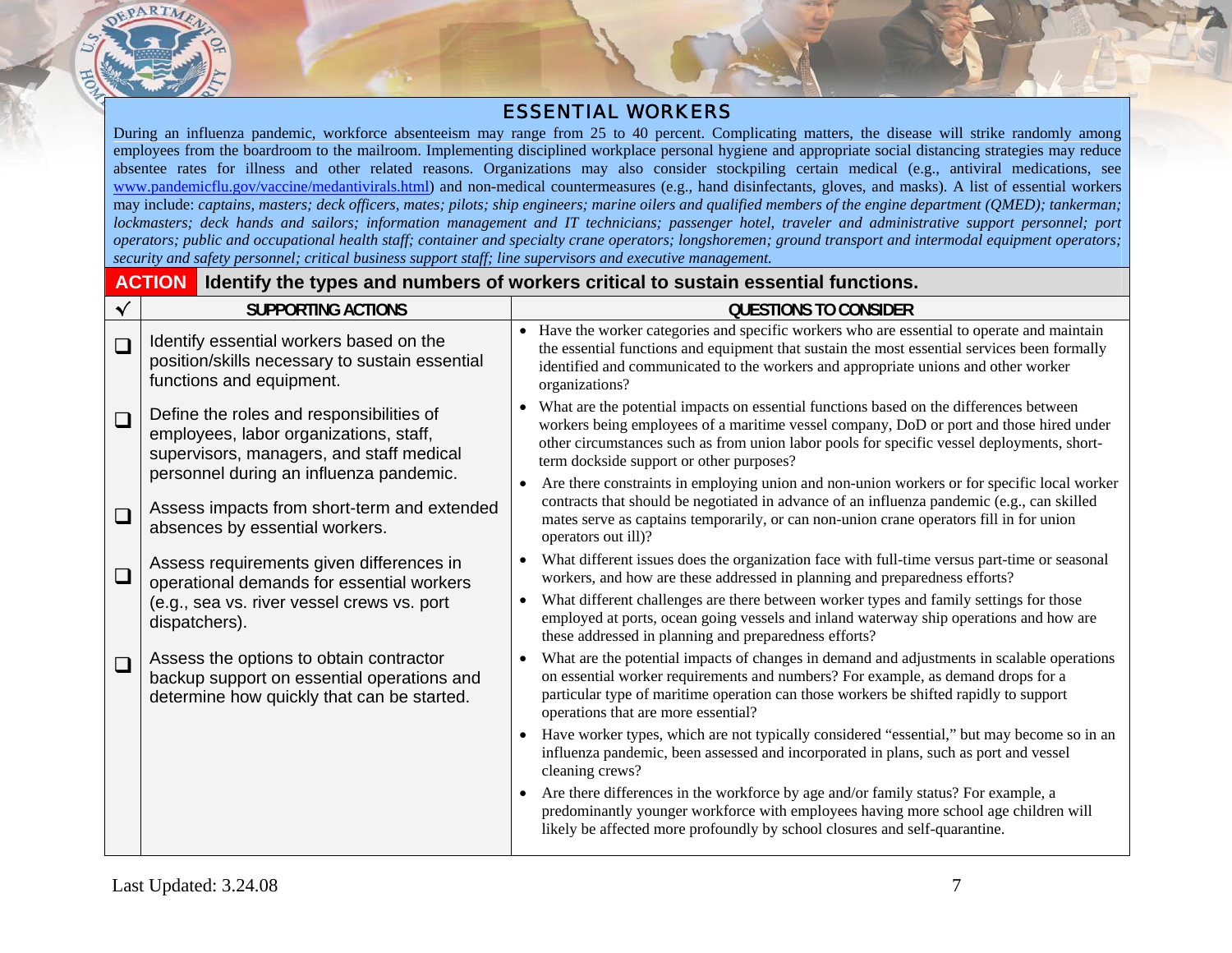|  | For ship crews on extended work/leave rotations that maintain families/homes distant from<br>ports (domestically and internationally), how will they be prioritized and managed for<br>transport to ship embarkation sites? Will this affect the numbers of workers that could be<br>readily available during a long duration influenza pandemic?                 |
|--|-------------------------------------------------------------------------------------------------------------------------------------------------------------------------------------------------------------------------------------------------------------------------------------------------------------------------------------------------------------------|
|  | Do contract employees provide essential onsite or offsite services for vessels, electronics,<br>$\bullet$<br>business functions and passenger support operations (e.g., workplace and vessel cleaning,<br>equipment repair, information management and telecommunications, critical business<br>administrative operations, computer and internet access support)? |
|  | What are the different workforce challenges potentially resulting from onsite vs. offsite and<br>full-time vs. part-time contractors and vendors performing critical functions for ports and<br>ship companies?                                                                                                                                                   |
|  | What essential operations normally accomplished in-house might need to be maintained<br>$\bullet$<br>temporarily through external contract support (e.g., passenger waiting and port storage<br>physical security)?                                                                                                                                               |

|        | <b>ACTION</b><br>Identify policies and procedures to ensure a safe workplace.                                                                     |                                                                                                                                                                                                                                                                                                                                         |  |  |
|--------|---------------------------------------------------------------------------------------------------------------------------------------------------|-----------------------------------------------------------------------------------------------------------------------------------------------------------------------------------------------------------------------------------------------------------------------------------------------------------------------------------------|--|--|
| ᄿ      | <b>SUPPORTING ACTIONS</b>                                                                                                                         | <b>QUESTIONS TO CONSIDER</b>                                                                                                                                                                                                                                                                                                            |  |  |
| $\Box$ | Emphasize worker/workplace disease control/<br>protection. See: www.pandemicflu.gov/plan/                                                         | What will requirements for maintaining social distancing, equipment decontamination and<br>worker personal protection and barriers have on normal and emergency operations and<br>services for all maritime services?                                                                                                                   |  |  |
|        | workplaceplanning/index.html.<br>Determine the types of Personal Protective                                                                       | Should port and ship (crew, passenger and cargo areas) cleaning procedures be modified and<br>$\bullet$<br>enhanced (www.osha.gov/Publications/influenza_pandemic.html)?                                                                                                                                                                |  |  |
| $\Box$ | Equipment (PPE) that may be best for various<br>worker types and worksites. For information<br>on suggested PPE use, see:                         | How will the costs be funded for stocking worker protection items such as masks and<br>$\bullet$<br>additional cleaning materials, and possibly, with appropriate medical oversight and support,<br>antiviral medications?                                                                                                              |  |  |
|        | www.osha.gov/Publications/influenza_pandemic.html.                                                                                                | If anticipated for use, have worker preparedness tasks for mask and respirator training and fit<br>$\bullet$<br>testing been reviewed based on manufacturer and OSHA requirements                                                                                                                                                       |  |  |
| $\Box$ | Consider implementing a process to screen<br>employees and visitors for influenza<br>symptoms at the entrances to critical facilities.            | (www.osha.gov/Publications/influenza pandemic.html) and incorporated into the plans?<br>What impacts will disease protection options such as PPE use have on worker productivity?<br>$\bullet$<br>For example, what are the impacts when performing heavy physical labor such as cargo<br>handling if workers are required to wear PPE? |  |  |
| $\Box$ | Identify which organization (e.g., port, ship,<br>and/or government) will be responsible for<br>officially declaring a port or ship contaminated. | Have the appropriate port and ship workers been trained to provide basic medical assessment<br>$\bullet$<br>and care should you need to implement health screening and support emergency response for<br>passengers and crew?                                                                                                           |  |  |
| $\Box$ | Identify and address how policies and<br>procedures can be made sufficiently flexible<br>based on the evolving nature of pandemic                 | Has closing or restricting use of non-critical port and ship common areas, such as break and<br>$\bullet$<br>lunchrooms been considered? How could the organization ensure that workers do not<br>commingle during typical operations and shift changes?                                                                                |  |  |
|        | influenza and its specific impacts by location.                                                                                                   | Can essential workers be effectively separated from other business personnel (e.g.,<br>$\bullet$<br>transportation workers at intermodal sites), passengers and other customers by physical<br>distancing and/or constructing appropriate temporary barriers during operations?                                                         |  |  |
|        | Last Updated: 3.24.08                                                                                                                             |                                                                                                                                                                                                                                                                                                                                         |  |  |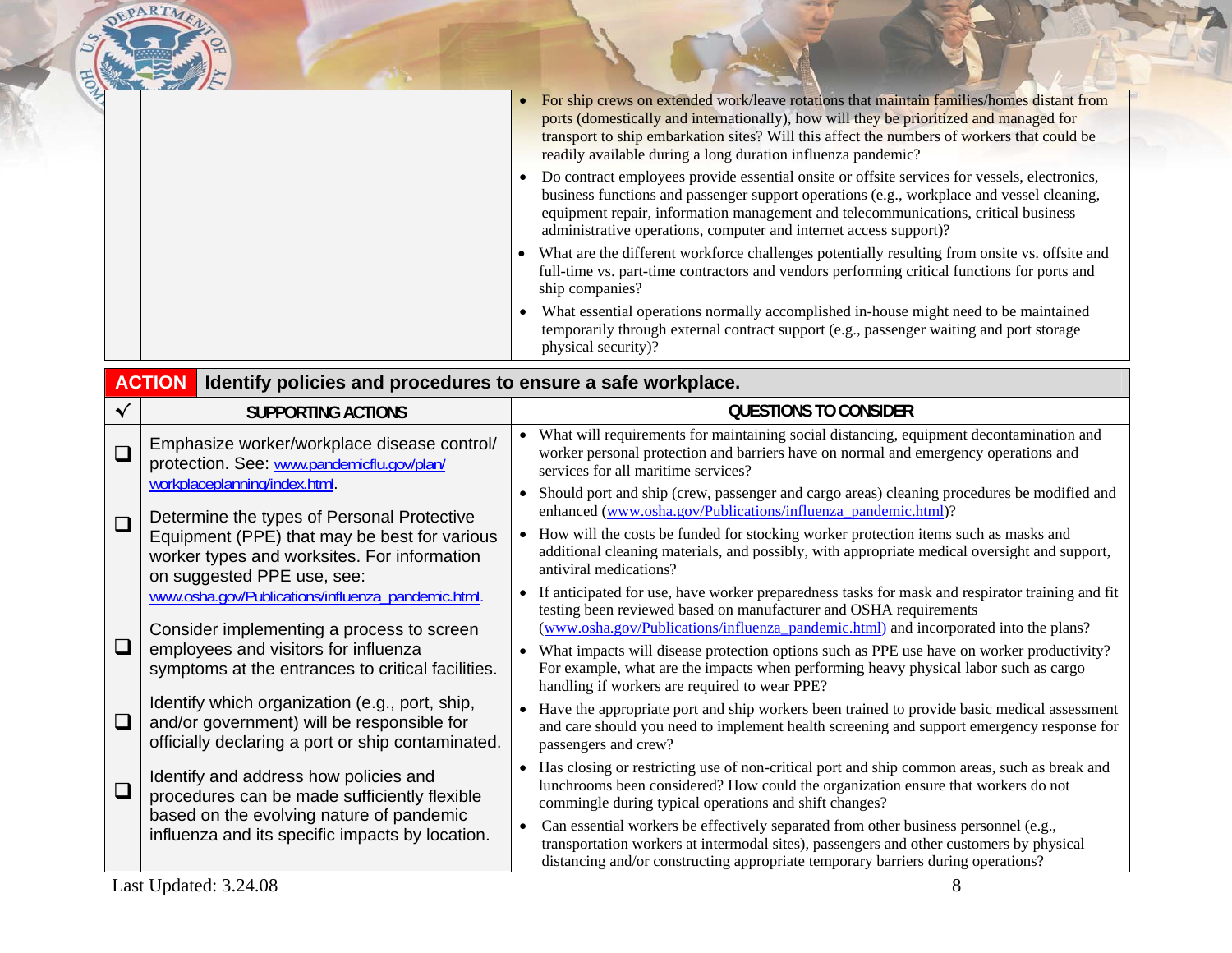|  | Identify and enhance risk communications and<br>incident communication protocols for the | Have locations and trained staff to screen workers before they begin their shift been<br>considered? Are there "self declaration" forms and processes for workers to assess their and<br>their family's health?                                                                                                                                              |
|--|------------------------------------------------------------------------------------------|--------------------------------------------------------------------------------------------------------------------------------------------------------------------------------------------------------------------------------------------------------------------------------------------------------------------------------------------------------------|
|  | airport, airline, government, local communities<br>and the public.                       | Has stockpiling emergency supplies such as food and water been considered for workers who<br>may be retained at the worksite for extended shifts/periods (e.g., port and ship company<br>control and/or emergency operations centers)?                                                                                                                       |
|  |                                                                                          | Have specific policies been established and workers provided appropriate equipment and<br>training on identifying and safely managing potentially ill individuals for those workers who<br>will likely come in direct contact with passengers and the public?                                                                                                |
|  |                                                                                          | If a ship or port becomes contaminated, who makes the official determination and public<br>announcement that it has been cleaned sufficiently to resume operations—the ship<br>captain/company, the port, and/or the federal/state/local government and public health<br>officials -- and who then assumes liability for the decisions?                      |
|  |                                                                                          | Has the port and maritime vessel business developed effective and efficient communications<br>protocols and systems (e.g., Internet, intranet, telecommunications, news media, other<br>government and private sector alert networks) to rapidly reach all workers and stakeholders<br>while reducing confusion and increasing awareness and responsiveness? |

| <b>ACTION</b><br>Identify policies and procedures to protect and sustain workers during an influenza pandemic. |                                                                                                                                                                                     |                                                                                                                                                                                                                                                                                                                                                     |  |  |
|----------------------------------------------------------------------------------------------------------------|-------------------------------------------------------------------------------------------------------------------------------------------------------------------------------------|-----------------------------------------------------------------------------------------------------------------------------------------------------------------------------------------------------------------------------------------------------------------------------------------------------------------------------------------------------|--|--|
|                                                                                                                | SUPPORTING ACTIONS                                                                                                                                                                  | <b>QUESTIONS TO CONSIDER</b>                                                                                                                                                                                                                                                                                                                        |  |  |
| ⊔<br>$\Box$                                                                                                    | Reduce demands on essential workers.<br>Temporarily augment essential worker ranks.<br>Coordinate with officials on using non-licensed                                              | Are there practical, temporary options (e.g., extending shift hours, adding focused overtime,<br>$\bullet$<br>reducing port operations, and using other non-essential workers both as essential<br>replacements and to augment essential workers by performing their non-essential tasks) that<br>can be exploited to increase worker availability? |  |  |
|                                                                                                                | or certified workers during a pandemic flu.                                                                                                                                         | In the event of an emergency, have less essential workers (e.g., back-office workers) been<br>cross-trained to perform essential jobs (e.g., safety inspections, security, and dispatch)?                                                                                                                                                           |  |  |
| $\Box$                                                                                                         | Consider, where practical, plans to have an<br>increased number of appropriate employees<br>work from a safer off-site location (i.e., home<br>or designated locations).            | Where practical have essential workers been cross-trained on other key technical functions<br>such as having deck officers cross-trained for different ship types, and additional captains<br>trained and licensed on critical inland waterway routes?                                                                                              |  |  |
| $\Box$                                                                                                         | Develop protocols (i.e., seek medical<br>attention, stay away from work, notify                                                                                                     | Has re-certifying and employing skilled supervisors to operate essential equipment, and<br>$\bullet$<br>other options to augment essential workers such as employing retired port crane operators,<br>pilots and ship crews, supervisors and skilled trainees been considered?                                                                      |  |  |
|                                                                                                                | supervisor) for employees to follow if they<br>contract virus, show symptoms, or have ill                                                                                           | Should non-essential port, support and vessel company staff be sent home to reduce possible<br>$\bullet$<br>disease transmission at the workplace?                                                                                                                                                                                                  |  |  |
|                                                                                                                | family members.                                                                                                                                                                     | Can off-site work options be reasonably employed for certain portions of the staff (e.g.,<br>payroll, bookkeeping)?                                                                                                                                                                                                                                 |  |  |
| $\Box$                                                                                                         | Develop focused protection protocols for<br>workers who cannot maintain adequate social<br>distancing from other workers, passengers,<br>visitors and others in ports and on ships. | For essential safety inspectors and security workers, are there ways to automate or<br>$\bullet$<br>electronically augment more of their essential functions to assist in reducing essential<br>workforce demands?                                                                                                                                  |  |  |

Last Updated: 3.24.08 9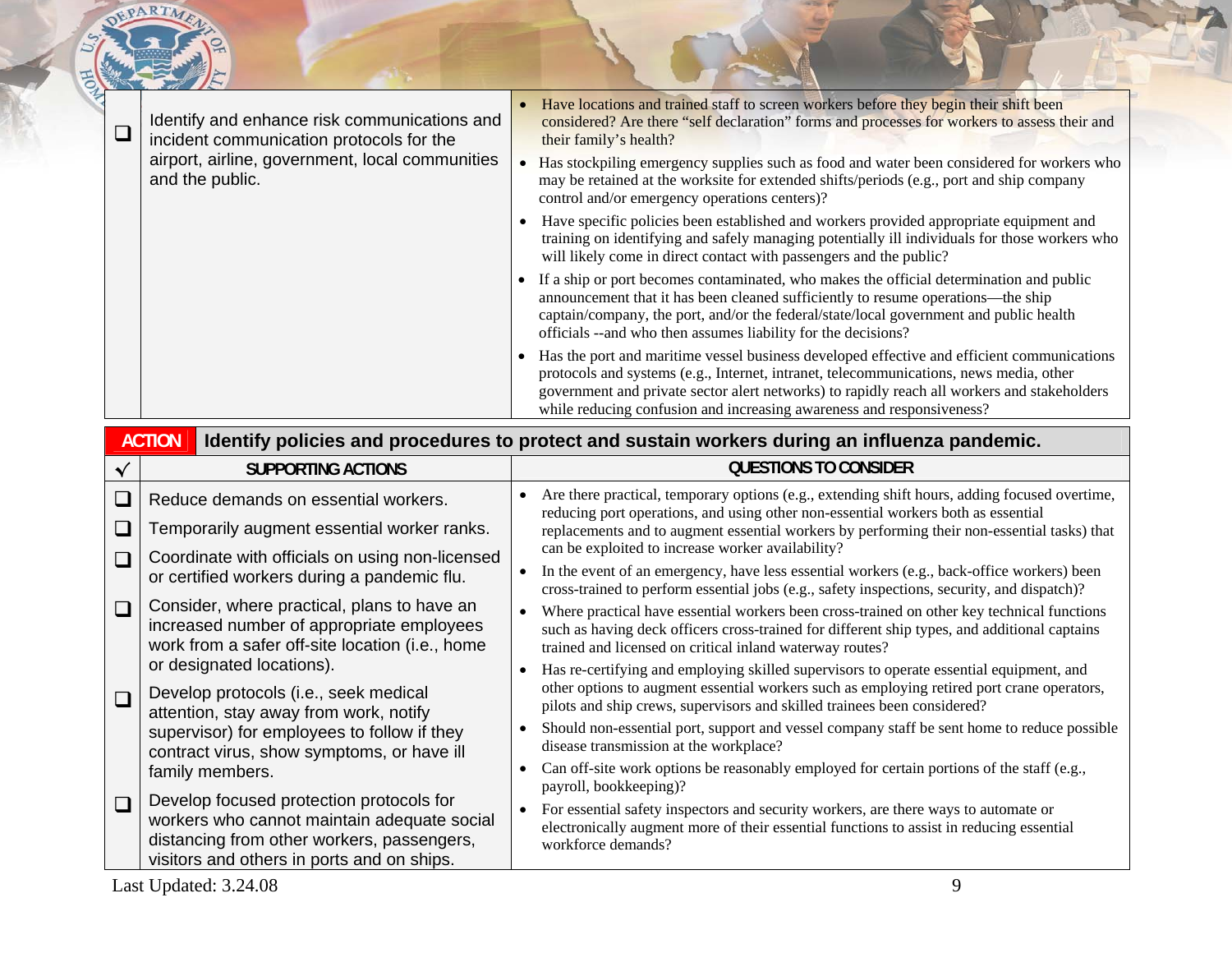|              | DEPARTA                                                                                                                                                                            |                                                                                                                                                                                                                                                                                                                                                                                                                                                                                                                                                                                                                                                                                                                                                                                                                                                                                                                                                                                                                                                        |
|--------------|------------------------------------------------------------------------------------------------------------------------------------------------------------------------------------|--------------------------------------------------------------------------------------------------------------------------------------------------------------------------------------------------------------------------------------------------------------------------------------------------------------------------------------------------------------------------------------------------------------------------------------------------------------------------------------------------------------------------------------------------------------------------------------------------------------------------------------------------------------------------------------------------------------------------------------------------------------------------------------------------------------------------------------------------------------------------------------------------------------------------------------------------------------------------------------------------------------------------------------------------------|
| $\Box$       | Coordinate with government officials on the<br>priority release and process for administering<br>medical countermeasures to identified<br>essential workers.                       | Has the organization considered the possibility of employing more extreme measures, such<br>as sequestering essential workers, with appropriate social distancing and other safeguards in<br>place, onsite for the duration of an influenza pandemic wave (e.g., emergency operations,<br>and safety and port control centers)?<br>How will the organization ensure its IT and telecommunications systems are open for access<br>from remote sites and that the community's and employee's Internet and<br>telecommunications infrastructure can support any increases in employees working offsite?<br>Do pandemic influenza plans include processes to actively monitor and support potentially<br>$\bullet$<br>and confirmed ill workers and their families at and away from the worksite? Have these<br>processes been coordinated with all stakeholders?<br>How will vessels on extended deployment manage impacts on essential worker productivity<br>and morale with increased risk and possible illness or death for worker families on shore? |
|              | <b>ACTION</b>                                                                                                                                                                      | Identify Human Resource (HR) and protective actions to sustain essential workforce.                                                                                                                                                                                                                                                                                                                                                                                                                                                                                                                                                                                                                                                                                                                                                                                                                                                                                                                                                                    |
| $\checkmark$ | <b>SUPPORTING ACTIONS</b>                                                                                                                                                          | <b>QUESTIONS TO CONSIDER</b>                                                                                                                                                                                                                                                                                                                                                                                                                                                                                                                                                                                                                                                                                                                                                                                                                                                                                                                                                                                                                           |
| $\Box$       | Assess standard Maritime business HR<br>policies and procedures.                                                                                                                   | Have existing policies been adapted and/or new sick leave policies been developed to support<br>ill workers and well workers with ill family members, and to facilitate such as voluntary<br>family support networks (www.pandemicflu.gov/plan/community/commitigation.html)?                                                                                                                                                                                                                                                                                                                                                                                                                                                                                                                                                                                                                                                                                                                                                                          |
| $\Box$       | Develop additional HR policies specific to<br>pandemic influenza response.                                                                                                         | Given the diverse employment practices in the maritime industry, have policies and support<br>options been developed to address essential workers who are both full-time port/ship<br>employees and those who are also essential but hired under limited duration or part-time                                                                                                                                                                                                                                                                                                                                                                                                                                                                                                                                                                                                                                                                                                                                                                         |
| $\square$    | Identify likely legal considerations that may<br>arise from these new HR actions.                                                                                                  | contracts from union halls and other labor pools?<br>Has the organization collaborated with all worker unions and other worker labor groups<br>about developing and implementing temporary policies?                                                                                                                                                                                                                                                                                                                                                                                                                                                                                                                                                                                                                                                                                                                                                                                                                                                   |
| $\Box$       | Identify and address other possible pandemic-<br>related worker issues, such as potential<br>activation for essential workers who are<br>members of the National Guard or Reserve. | • Has the organization collaborated with the worker unions and related groups who provide<br>direct essential worker support for sick leave and medical and death benefits on how those<br>actions will be implemented to support such as liberal sick leave for suspected illness?<br>Has adding provisions in the relevant union/labor contracts been considered to address<br>$\bullet$                                                                                                                                                                                                                                                                                                                                                                                                                                                                                                                                                                                                                                                             |
| $\Box$       | Develop plans and procedures that provide<br>support and assistance to workers' families.                                                                                          | actions taken if a pandemic influenza is officially proclaimed? For example, it may<br>necessitate the temporary suspension of certain collective bargaining agreement provisions?<br>Has the potential risk and have the planning and preparedness actions for potential HR policy                                                                                                                                                                                                                                                                                                                                                                                                                                                                                                                                                                                                                                                                                                                                                                    |
| $\Box$       | Provide regular communication to all workers<br>and stakeholders on the latest HR pandemic<br>influenza recommendations to better prepare<br>them and to reduce uncertainty.       | changes and the chosen HR response methods (i.e., crisis hotline, telephone tree, and/or<br>internet/intranet postings) been communicated with workers and their families and other<br>stakeholders?<br>Have the actions to help reduce potential abuse of special leave policies been identified?<br>$\bullet$<br>Have the legal and business effects from employing emergency HR policies (e.g., costs<br>$\bullet$<br>associated with leave policies, essential vs. non-essential worker status) been identified?<br>Have appropriate portions of those relevant Federal/State/local HR-type laws and regulations<br>$\bullet$<br>(e.g., Federal Medical Leave Act, www.dol.gov/esa/whd/fmla) governing extended<br>emergency medical leave been assessed and integrated in pandemic influenza plans?                                                                                                                                                                                                                                               |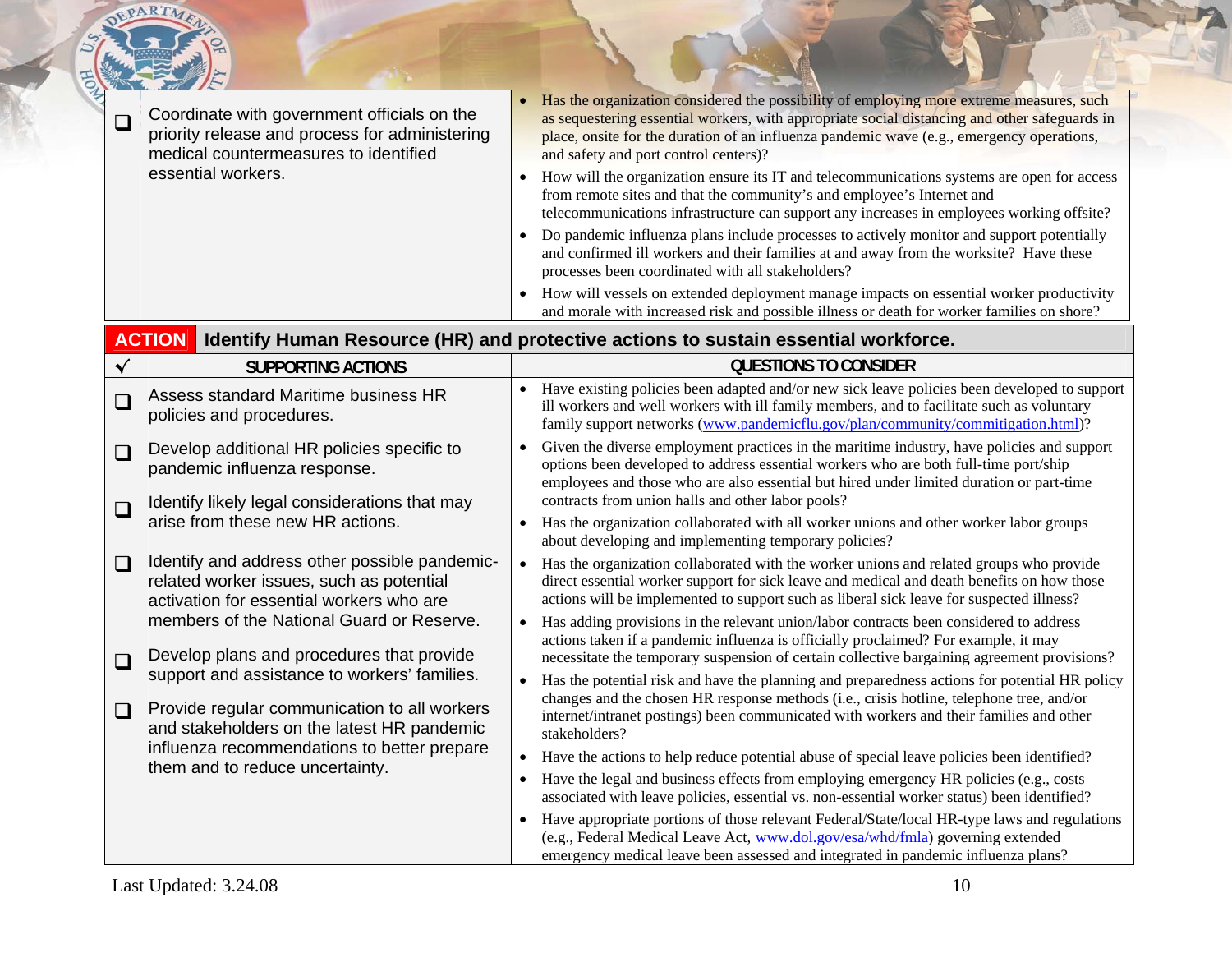#### ESSENTIAL INTERDEPENDENCIES

When pandemic influenza strikes, it will affect all sectors of society. Successful preparedness and response will require a coordinated nation-wide response, including Federal, State, and local governments and most importantly the private sector. To enable a swift pandemic influenza response and recovery, the Maritime Sub-Sector must identify and be able to sustain the essential interdependencies it supports and relies upon within and across sectors. Interdependencies requiring advanced coordination include support from: *municipal utilities, businesses, government health, safety and emergency response agencies, as well as essential goods and services from others such as fuel, electricity, healthcare, telecommunications, and physical security.*

#### **ACTIONIdentify the interdependent relationships and take actions to sustain this essential support.**

| $\checkmark$ | <b>SUPPORTING ACTIONS</b>                                                                                                                             | <b>QUESTIONS TO CONSIDER</b>                                                                                                                                                                                                                                                                                                                                                                                                                                        |
|--------------|-------------------------------------------------------------------------------------------------------------------------------------------------------|---------------------------------------------------------------------------------------------------------------------------------------------------------------------------------------------------------------------------------------------------------------------------------------------------------------------------------------------------------------------------------------------------------------------------------------------------------------------|
| $\Box$       | Assess internal sector and external cross-<br>sector essential service support<br>requirements.                                                       | Within the Transportation Sector and for other CIKR Sectors (e.g., Communications, Emergency<br>Services, and Water) which entities does the organization depend on most to sustain its essential<br>operations, and vice versa?                                                                                                                                                                                                                                    |
| $\Box$       | Assess other external interdependent<br>essential service support requirements<br>(e.g., municipal infrastructure support).                           | What has been done to coordinate with and enhance priority for support from those entities on<br>which the port or maritime vessel depends inside and outside of the sector? For example, ensuring<br>priority for municipal potable water and wastewater support as well as priority supply for<br>electrical and telecommunications?                                                                                                                              |
| $\Box$       | Assess the capability of the sub-sector's                                                                                                             | What critical customers (e.g., oil, coal, chemicals, perishable food) depend most on specific<br>maritime operations? What should/could be done to prioritize maritime support for them?                                                                                                                                                                                                                                                                            |
|              | associations and government alert<br>networks, as well as other informal mutual<br>aid and assistance networks to aid in<br>reducing vulnerabilities. | What supply chain or intermodal logistics operations are most affected that in turn may impact<br>$\bullet$<br>maritime operations? For example, even if maritime operators are able to move cargo, if the<br>intermodal transfer or transportation capability from/to the port or at the end-user/receiver is<br>disrupted cargo may be left holding on ships or docks.                                                                                            |
| $\Box$       | Collaborate with public/private partners,<br>such as State/local health authorities and<br>first responders, who support and rely on<br>the business. | Can the risk and reliance on municipal and cross-sector support be reduced through targeted<br>$\bullet$<br>preparedness activities? For example can similar maritime and non-maritime entities collaborate<br>to establish a mutual support pact for basic infrastructure equipment, supplies and workers (e.g.,<br>fire fighting, backup power generation, physical security, plumbing and electrical workers,<br>HVAC repair parts, and earth moving equipment)? |
| $\Box$       | Consider developing joint operational                                                                                                                 | Does the maritime port or primary or supporting vessel company participate in State, Tribal,<br>regional and local community pandemic influenza planning and preparedness activities?                                                                                                                                                                                                                                                                               |
|              | plans with service providers, suppliers,<br>customers and other stakeholders.                                                                         | Are the maritime pandemic influenza plans shared and integrated with other key sector and cross-<br>$\bullet$<br>sector business continuity plans?                                                                                                                                                                                                                                                                                                                  |
|              |                                                                                                                                                       | How is coordination between the various Emergency Operations Centers at ports, with ship<br>companies, and with Federal, State and local governments being accomplished to ensure<br>appropriate collaboration on processes and actions, and on shared needs identification?                                                                                                                                                                                        |
|              |                                                                                                                                                       | Does the maritime port or primary or supporting vessel company participate with other<br>stakeholders in public and private pandemic influenza planning and response training exercises<br>and preparedness forums?                                                                                                                                                                                                                                                 |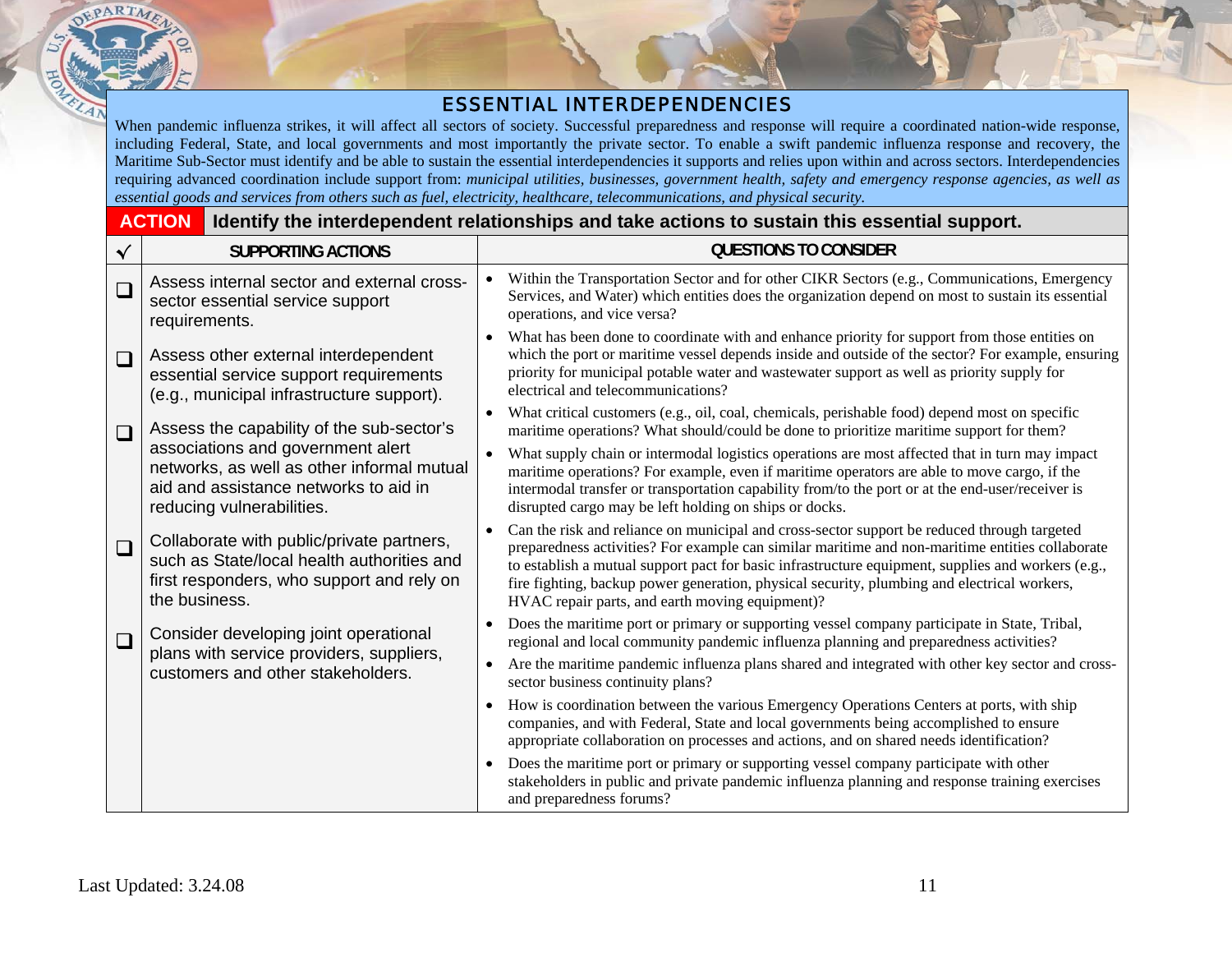#### REGULATORY ISSUES

In response to pandemic influenza, the government may provide direct support in the form of vaccines, antiviral medications, and personal protection supplies for essential workers; priority and clearances for an organization's supply deliveries; on-site public safety and physical security augmentation. Indirect support may come from governmental relief and waivers from sector-specific regulatory requirements. It is important to understand clearly that public and private sector businesses should not rely on possible regulatory relief and/or waivers in their pandemic influenza planning. Early discussions however with regulatory officials can identify issues that may be appropriate to address before and during an influenza pandemic.

|              | <b>ACTION</b><br>Identify Federal, State, and local regulatory requirements that may affect business operations.                                                                                                  |                                                                                                                                                                                                                                                                                                                                                                                                                                                                                                                                                                                                                                                                                                                                                                                                                                                                                                                                                                                                                                                                                                                                                                                                                                                                                                                                                    |  |
|--------------|-------------------------------------------------------------------------------------------------------------------------------------------------------------------------------------------------------------------|----------------------------------------------------------------------------------------------------------------------------------------------------------------------------------------------------------------------------------------------------------------------------------------------------------------------------------------------------------------------------------------------------------------------------------------------------------------------------------------------------------------------------------------------------------------------------------------------------------------------------------------------------------------------------------------------------------------------------------------------------------------------------------------------------------------------------------------------------------------------------------------------------------------------------------------------------------------------------------------------------------------------------------------------------------------------------------------------------------------------------------------------------------------------------------------------------------------------------------------------------------------------------------------------------------------------------------------------------|--|
| $\checkmark$ | <b>SUPPORTING ACTIONS</b>                                                                                                                                                                                         | <b>QUESTIONS TO CONSIDER</b>                                                                                                                                                                                                                                                                                                                                                                                                                                                                                                                                                                                                                                                                                                                                                                                                                                                                                                                                                                                                                                                                                                                                                                                                                                                                                                                       |  |
| $\Box$       | Collaborate with government officials to<br>determine potential priorities for defining<br>essential goods/products and<br>passengers.                                                                            | Are there direct/indirect impacts on business operations that should be addressed, such as:<br>$\bullet$<br>enacting temporary safety policies (e.g., authorities for maritime police/security/crews to<br>$\circ$<br>manage potentially ill passengers and workers; government mandated social distancing<br>procedures for maritime passenger operations)?<br>enhancing enforcement of existing regulations (e.g., Jones Act vessels afforded priority for<br>$\circ$<br>maintaining service to Alaska, Hawaii, and the U.S. Caribbean ports; maritime "Declaration<br>of Health" certification; and fuel price gouging)?<br>authorizing temporary waivers to sustain essential operations (e.g., targeted Jones Act<br>$\circ$<br>waivers; extended hours of service for licensed mariners; requirements for worker TWIC<br>cards; adjusting routine safety inspection schedules; pre-employment drug testing; non-U.S.<br>flagged vessel requirements for a pilot in U.S. waters)?<br>determining relative priority of military and civilian DoD vessels to commercial vessels?<br>$\circ$<br>What are the potential impacts resulting from government response actions and cross-<br>$\bullet$<br>jurisdictional differences in response (e.g., possible quarantine of specific communities;<br>widespread or localized travel restrictions)? |  |
| $\Box$       | Identify regulations that, if temporarily<br>modified, would reduce impacts on<br>essential functions, resources, and<br>workers.                                                                                 |                                                                                                                                                                                                                                                                                                                                                                                                                                                                                                                                                                                                                                                                                                                                                                                                                                                                                                                                                                                                                                                                                                                                                                                                                                                                                                                                                    |  |
| $\Box$       | Identify direct and indirect government<br>support options that may be necessary to<br>ensure sustaining the organization or<br>sector.                                                                           |                                                                                                                                                                                                                                                                                                                                                                                                                                                                                                                                                                                                                                                                                                                                                                                                                                                                                                                                                                                                                                                                                                                                                                                                                                                                                                                                                    |  |
| $\Box$       | Coordinate possible direct and indirect<br>support and specific regulatory<br>constraints and relief options in advance<br>with the appropriate Federal/State/local<br>government officials.                      | Has communication and collaboration occurred with officials on how government actions and<br>$\bullet$<br>regulatory enforcement may change as the virus moves through a community or region (e.g.,<br>passenger and cargo screening and travel restrictions more vigorously applied at the start of a<br>pandemic flu) and as the levels of acceptable risk change for port and vessel operations?<br>Are there potential temporary workforce regulatory challenges specific to pandemic flu that<br>$\bullet$<br>should be considered? For example, can qualified crew promotions be expedited for other than                                                                                                                                                                                                                                                                                                                                                                                                                                                                                                                                                                                                                                                                                                                                    |  |
| $\Box$       | Identify impacts that may result from<br>changes in government actions as the<br>pandemic influenza's affects on specific<br>communities evolves.                                                                 | maritime academy graduates, crew members authorized to operate on recently expired maritime<br>credentials and other certifications if credentialing offices are closed or backlogged; specific<br>licensure and certification regulations waived to perform essential jobs temporarily?<br>What issues may arise from temporarily modifying safety/licensing procedures that the<br>$\bullet$<br>organization must plan to offset (e.g., insurance carrier restrictions, and greater monitoring of<br>workers who may be allowed to exceed hours of service)?                                                                                                                                                                                                                                                                                                                                                                                                                                                                                                                                                                                                                                                                                                                                                                                     |  |
| $\Box$       | Communicate potential relief actions and<br>clarify "who is in charge" for each action<br>in advance to all stakeholders, such as<br>workers, unions, supporting businesses,<br>insurance carriers and customers. | In a crisis, will the Fed/State recognize another Nation's/State's certification (e.g., to allow<br>$\bullet$<br>qualified workers to cross national/state lines and assist)?<br>How will international and domestic ship and port operators legally (e.g., anti-trust laws) work<br>$\bullet$<br>together and with government to collaborate in advance of a pandemic on the types of plans to<br>ensure priority movement of essential goods/products and passengers during a pandemic?                                                                                                                                                                                                                                                                                                                                                                                                                                                                                                                                                                                                                                                                                                                                                                                                                                                          |  |